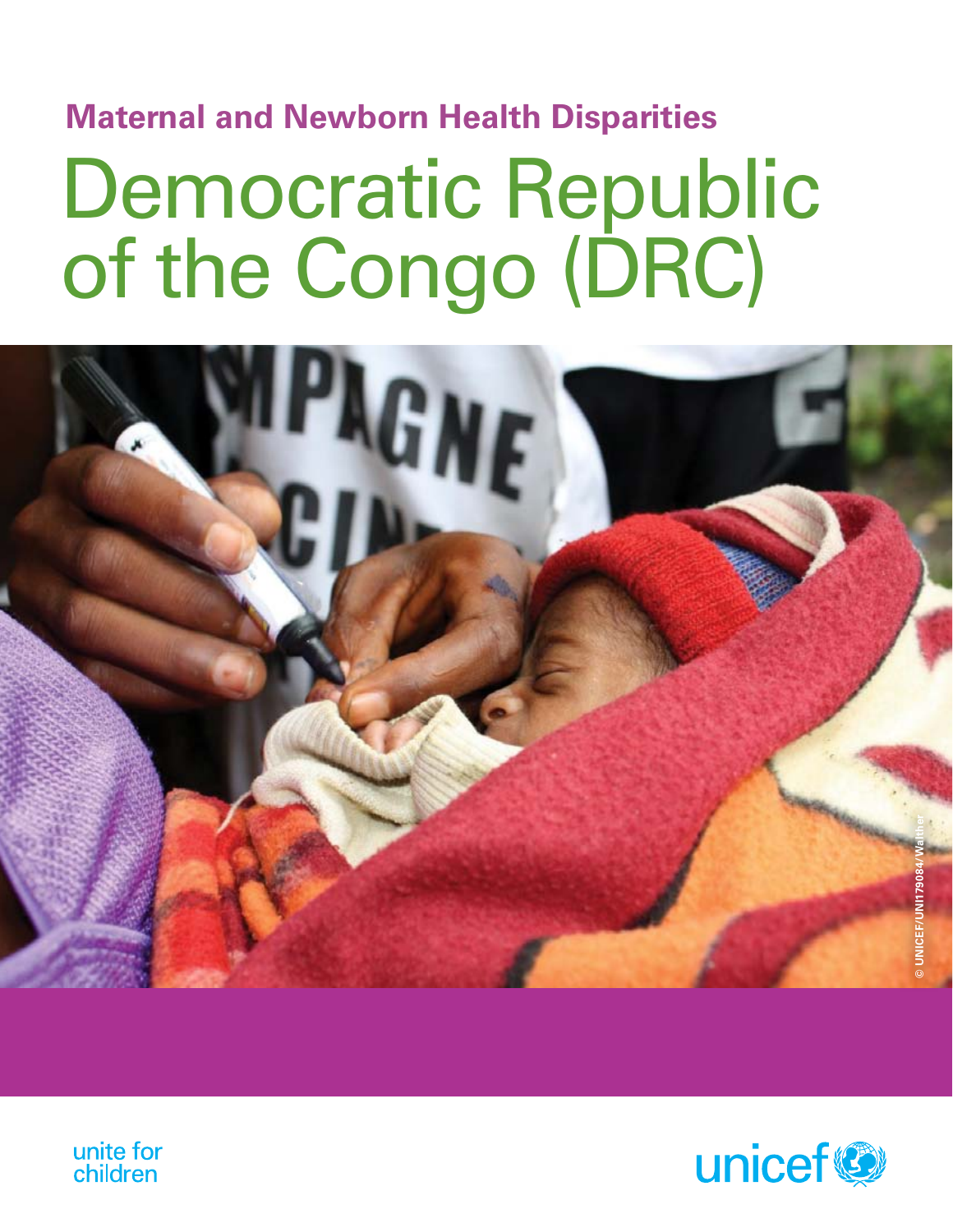## Key Facts **Maternal and Newborn Health Disparities in DRC**

#### **DRC reference table**

| <b>Demographic indicators</b>                                               |      |        |
|-----------------------------------------------------------------------------|------|--------|
| Total population (thousands) <sup>1</sup>                                   | 2015 | 77,267 |
| Total live births (thousands) <sup>1</sup>                                  | 2015 | 3,217  |
| Total Fertility Rate (number of children per woman) <sup>1</sup>            | 2015 | 6      |
| Adolescent birth rate (per 1,000 women 15-19) <sup>10</sup>                 | 2011 | 135    |
| <b>Impact indicators</b>                                                    |      |        |
| Maternal mortality ratio (per 100,000 live births) <sup>4</sup>             | 2015 | 693    |
| Average annual rate of MMR reduction between 1990 and 2015 (%) <sup>5</sup> | 2015 | 1      |
| Lifetime risk of maternal death: 1 in x <sup>4</sup>                        | 2015 | 24     |
| Stillbirth rate (per 1,000 total births) <sup>6</sup>                       | 2015 | 27     |
| Preterm birth rate (per 100 live births)7                                   | 2010 | 11.9   |
| Under-five mortality rate (per 1,000 live births) $3$                       | 2015 | 98     |
| Under-five deaths that are newborn $(%)^3$                                  | 2015 | 31     |
| Neonatal mortality rate (per 1,000 live births) <sup>3</sup>                | 2015 | 30     |
| Neonatal deaths (thousands) <sup>3</sup>                                    | 2015 | 94     |
| <b>Service Delivery</b>                                                     |      |        |
| Availability of EmONC Services (% of minimum acceptable level) <sup>8</sup> |      |        |
| Physician density (per 1,000 population) <sup>9</sup>                       | 2004 | 0.1    |
| Nurse and midwife density (per 1,000 population) <sup>9</sup>               | 2004 | 0.5    |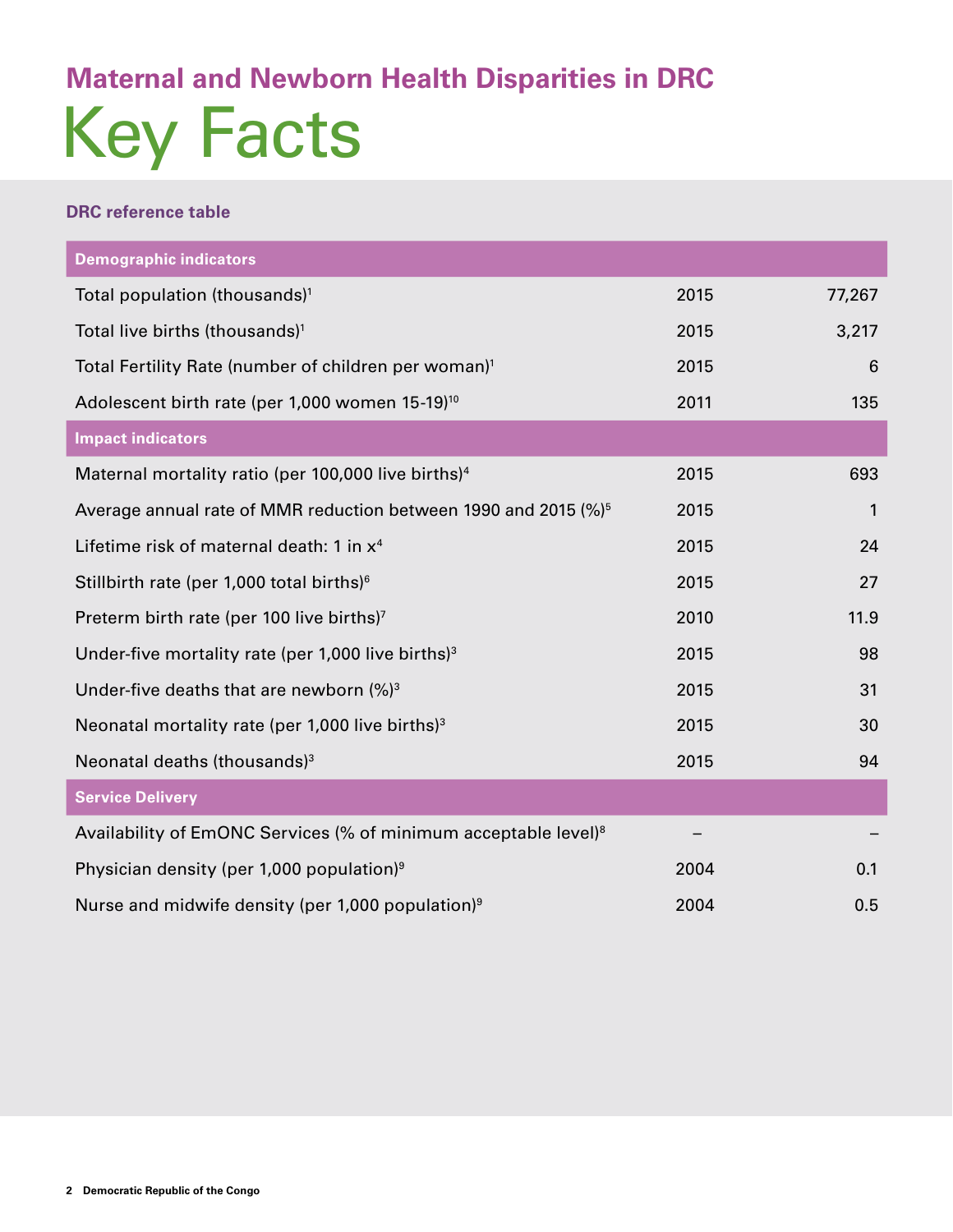### DRC **Maternal and Newborn Health Disparities**

**In 2015, 3,200,000 babies were born in the Democratic Republic of the Congo, or around 8,800 every day.1** Among young women (aged 20-24), 27 percent gave birth by age 18.<sup>2</sup>

Approximately 258 babies will die each day before reaching their first month $^3$ ; 241 stillbirths occur every day. $^6$ 

#### **Neonatal mortality rate:**

Democratic Republic of the Congo's neonatal mortality rate (NMR)<sup>^</sup> is 30 deaths per 1,000 live births.<sup>3</sup> NMR≠ in rural areas is 31 deaths per 1,000 live births and 28 deaths per 1,000 live births in urban areas for an urban-to-rural ratio of 0.9.<sup>2</sup>

NMR≠ among the poorest households is 27 neonatal deaths per 1,000 live births, compared to 22 neonatal deaths per 1,000 live births among the richest households.<sup>2</sup>

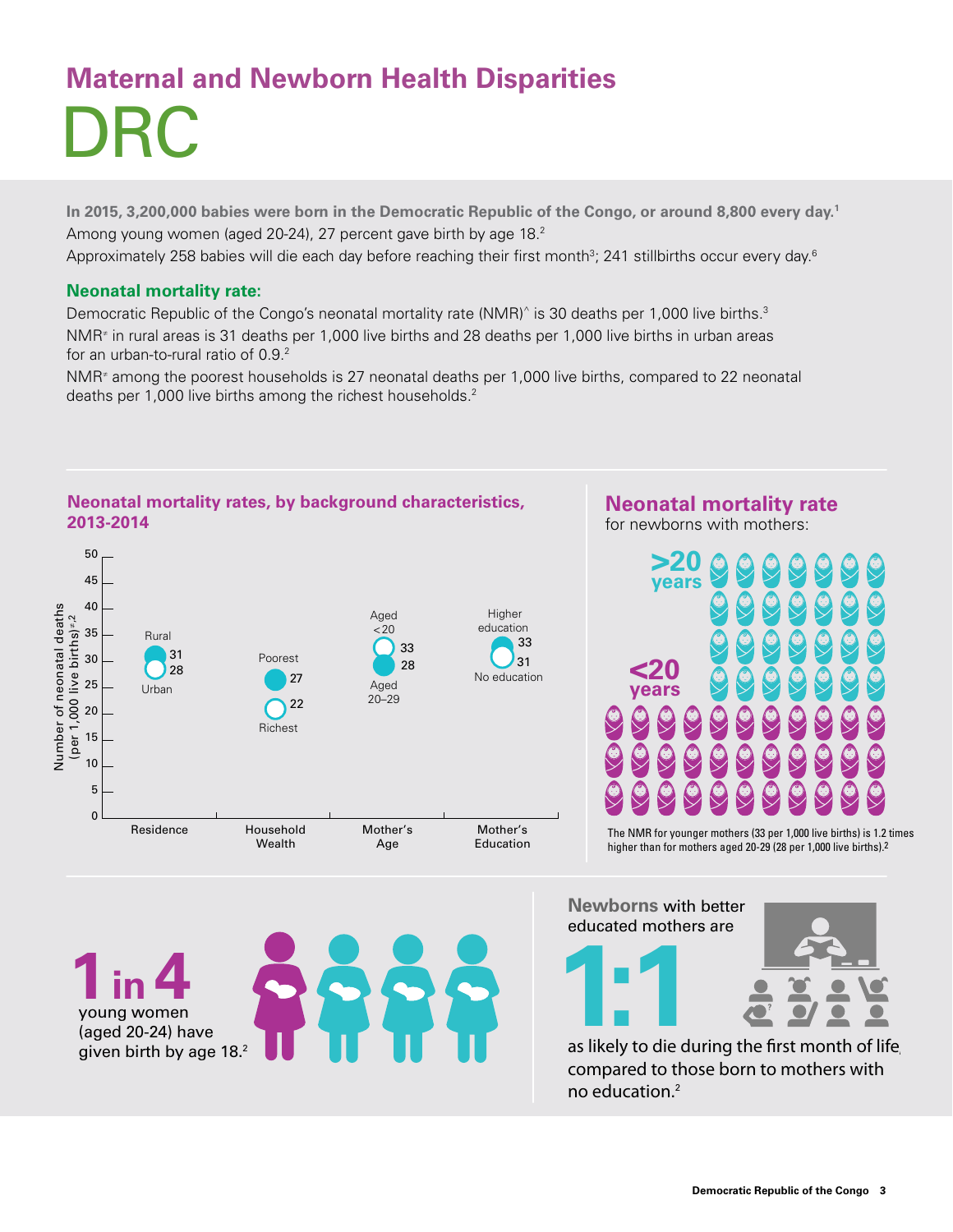### **DRC — Causes of Neonatal Mortality, 2015**





#### **Disparities in key maternal and newborn health interventions, Democratic Republic of the Congo, 2013-20142**

|                                                |                                  | <b>Coverage - care for mothers</b>                                         |                                           |                                                     |                               |                                                    |                                                             |  |  |  |  |
|------------------------------------------------|----------------------------------|----------------------------------------------------------------------------|-------------------------------------------|-----------------------------------------------------|-------------------------------|----------------------------------------------------|-------------------------------------------------------------|--|--|--|--|
|                                                |                                  | <b>Demand for family</b><br>planning satisfied<br>by modern<br>methods (%) | <b>Antenatal care</b><br>$4$ times $(\%)$ | coverage at least Skilled attendant<br>at birth (%) | Institutional<br>delivery (%) | <b>Delivered by</b><br>caesarean<br>section $(\%)$ | <b>Postnatal care</b><br>of mothers<br>within 2 days<br>(%) |  |  |  |  |
|                                                | Urban                            | 24.6                                                                       | 60.7                                      | 93.7                                                | 93.1                          | 7.4                                                | 57.4                                                        |  |  |  |  |
| Residence                                      | Rural                            | 10.8                                                                       | 42.1                                      | 74.1                                                | 74.0                          | 4.1                                                | 37.7                                                        |  |  |  |  |
|                                                | Residence ratio (urban to rural) | 2.3                                                                        | 1.4                                       | 1.3                                                 | 1.3                           | 1.8                                                | 1.5                                                         |  |  |  |  |
| Household<br>Wealth                            | Richest                          | 27.6                                                                       | 67.7                                      | 97.5                                                | 97.6                          | 7.9                                                | 63.4                                                        |  |  |  |  |
|                                                | Poorest                          | 8.0                                                                        | 37.9                                      | 66.3                                                | 65.6                          | 3.1                                                | 35.0                                                        |  |  |  |  |
| Household wealth ratio<br>(richest to poorest) |                                  | 3.5                                                                        | 1.8                                       | 1.5                                                 | 1.5                           | 2.5                                                | 1.8                                                         |  |  |  |  |
| Mother's<br>age                                | Less than 20                     | 12.6                                                                       | 50.8                                      | 80.7                                                | 81.0                          | 5.9                                                | 38.7                                                        |  |  |  |  |
|                                                | $20 - 34$                        |                                                                            | 48.1                                      | 80.6                                                | 80.2                          | 5.1                                                | 44.6                                                        |  |  |  |  |
|                                                | $35 - 49$                        | 16.6                                                                       | 45.1                                      | 77.4                                                | 76.9                          | 4.6                                                | 45.6                                                        |  |  |  |  |
|                                                | No education                     | 10.6                                                                       | 36.6                                      | 67.8                                                | 67.2                          | 4.7                                                | 37.4                                                        |  |  |  |  |
| Mother's<br>education                          | Primary                          | 10.9                                                                       | 42.1                                      | 76.3                                                | 76.1                          | 4.0                                                | 37.4                                                        |  |  |  |  |
|                                                | Secondary                        | 22.2                                                                       | 43.0                                      | 90.4                                                | 90.2                          | 6.5                                                | 52.5                                                        |  |  |  |  |
|                                                | Higher                           | 29.4                                                                       | 59.5                                      | 98.1                                                | 99.7                          | 12.9                                               | 80.3                                                        |  |  |  |  |
| (highest to lowest)                            | Mother's education ratio         | 2.8                                                                        | 1.6                                       | 1.4                                                 | 1.5                           | 2.7                                                | 2.1                                                         |  |  |  |  |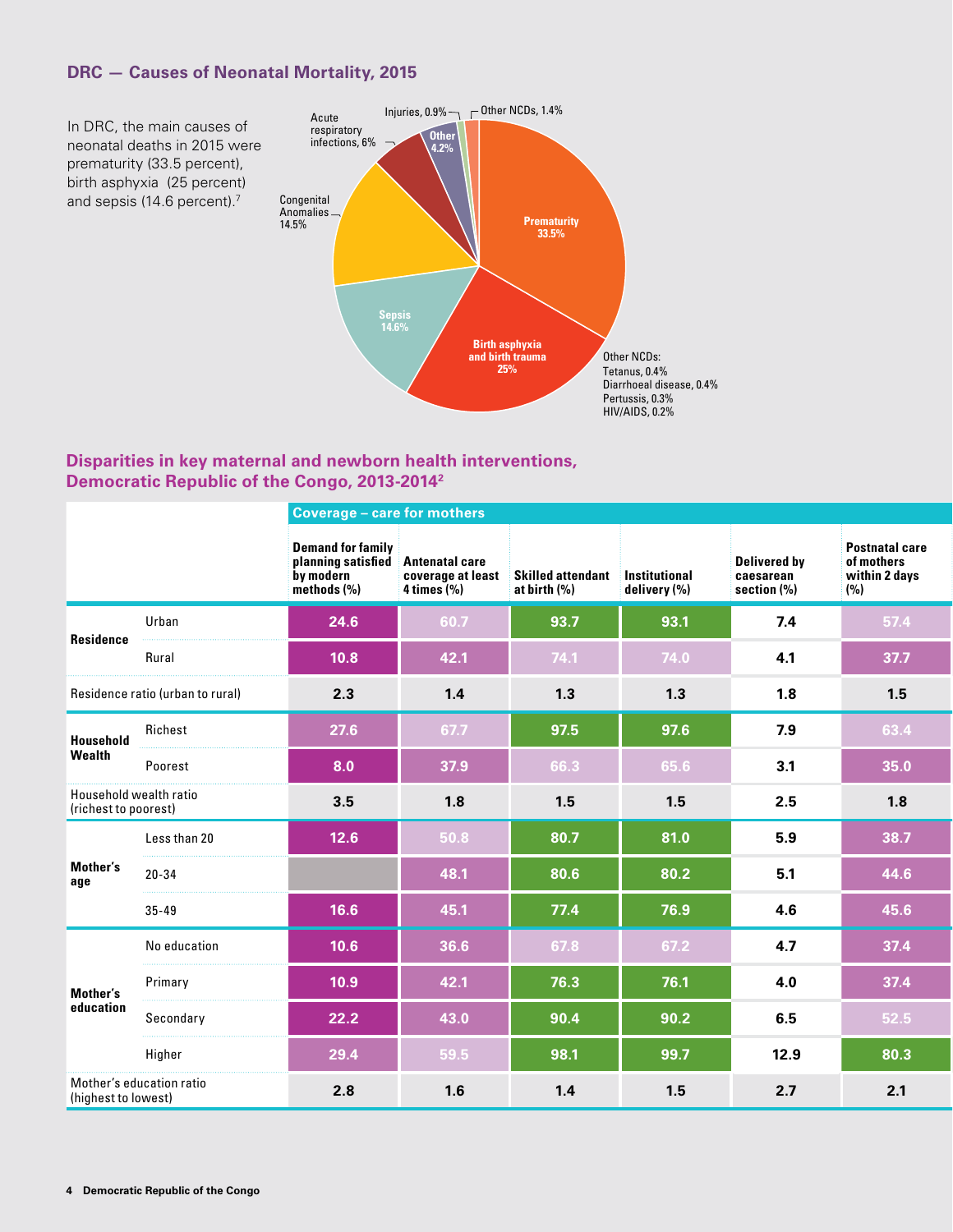#### **Maternal and newborn health coverage indicators**

#### **By residence:2**

- In rural areas, 42 percent of women made at least 4 antenatal care (ANC) visits, compared to 61 percent in urban areas.
- • Coverage of skilled attendance at birth is 74 percent in rural areas, compared to 94 percent in urban areas.
- 6 percent of newborns in rural areas receive postnatal care (PNC) within 2 days after birth, compared to 12 percent in urban areas.

#### **By household wealth:2**

- Most mothers among richest households (68 percent) made at least four ANC visits, compared to 38 percent of mothers from the poorest households.
- Only 66 percent of mothers in the poorest households had a skilled attendant at birth, compared to 98 percent of mothers in the richest households.
- 14 percent of newborns in the richest households receive PNC within 2 days after birth, compared to 6 percent among the poorest households.



| Other<br><b>Coverage - care for newborns</b> |                                                      |                                         |                                                                                |                                      |                               |                                                       |                           |                                             |  |
|----------------------------------------------|------------------------------------------------------|-----------------------------------------|--------------------------------------------------------------------------------|--------------------------------------|-------------------------------|-------------------------------------------------------|---------------------------|---------------------------------------------|--|
| (%)                                          | Newborn<br>weighed at<br>$\frac{1}{2}$ birth $(\% )$ | Early<br>initiation of<br>breastfeeding | Exclusive<br><b>breastfeeding</b> BCG vaccine f<br>(<6 months) (%) newborn (%) | <b>BCG</b> vaccine for 1 vaccination | Pentavalent<br>received (%)** | Tetanus<br>protection for<br>$new \text{borns } (\%)$ | Birth<br>registration (%) | <b>Births by</b><br>age 18 (%) <sup>#</sup> |  |
|                                              | 93.6                                                 | 47.6                                    |                                                                                | 92.1                                 | 92.1                          | 72.6                                                  | 30.0                      | 19.9                                        |  |
|                                              | 67.8                                                 | 53.9                                    |                                                                                | 79.3                                 | 76.1                          | 62.2                                                  | 22.3                      | 31.2                                        |  |
|                                              | 1.4                                                  | 0.9                                     |                                                                                | 1.2                                  | 1.2                           | 1.2                                                   | 1.3                       | 0.6                                         |  |
|                                              | 98.0                                                 | 50.4                                    |                                                                                | 96.0                                 | 96.7                          | 75.3                                                  | 38.4                      | 17.9                                        |  |
|                                              | 58.5                                                 | 51.8                                    |                                                                                | 74.1                                 | 69.3                          | 53.9                                                  | 15.7                      | 35.1                                        |  |
|                                              | 1.7                                                  | 1.0                                     |                                                                                | 1.3                                  | $1.4$                         | 1.4                                                   | 2.4                       | 0.5                                         |  |
|                                              | 74.5                                                 |                                         |                                                                                |                                      |                               | 61.1                                                  |                           |                                             |  |
|                                              | 76.5                                                 |                                         |                                                                                |                                      |                               | 66.8                                                  |                           |                                             |  |
|                                              | 73.5                                                 |                                         |                                                                                |                                      |                               | 64.4                                                  |                           |                                             |  |
|                                              | 62.2                                                 | 55.5                                    |                                                                                | $77.4$                               | 74.3                          | 55.9                                                  |                           | 42.3                                        |  |
|                                              | 71.6                                                 | 53.1                                    |                                                                                | 79.0                                 | 75.6                          | 63.6                                                  |                           | 36.7                                        |  |
|                                              | 86.8                                                 | 49.3                                    |                                                                                | 90.6                                 | 90.1                          | 71.3                                                  |                           |                                             |  |
|                                              | 98.1                                                 | 44.7                                    |                                                                                | (99.4)                               | (99.4)                        | 84.2                                                  |                           |                                             |  |
|                                              | 1.6                                                  | 0.8                                     |                                                                                | 1.3                                  | 1.3                           | 1.5                                                   |                           |                                             |  |
|                                              |                                                      | $\blacksquare$                          | $\Box$                                                                         |                                      | $\mathbf{r}$                  | $\Box$                                                |                           | Data not                                    |  |

**Key for tables:** 0-24 % **25-49 % 25-49 % 50-74 % 75-100 %** 

**available**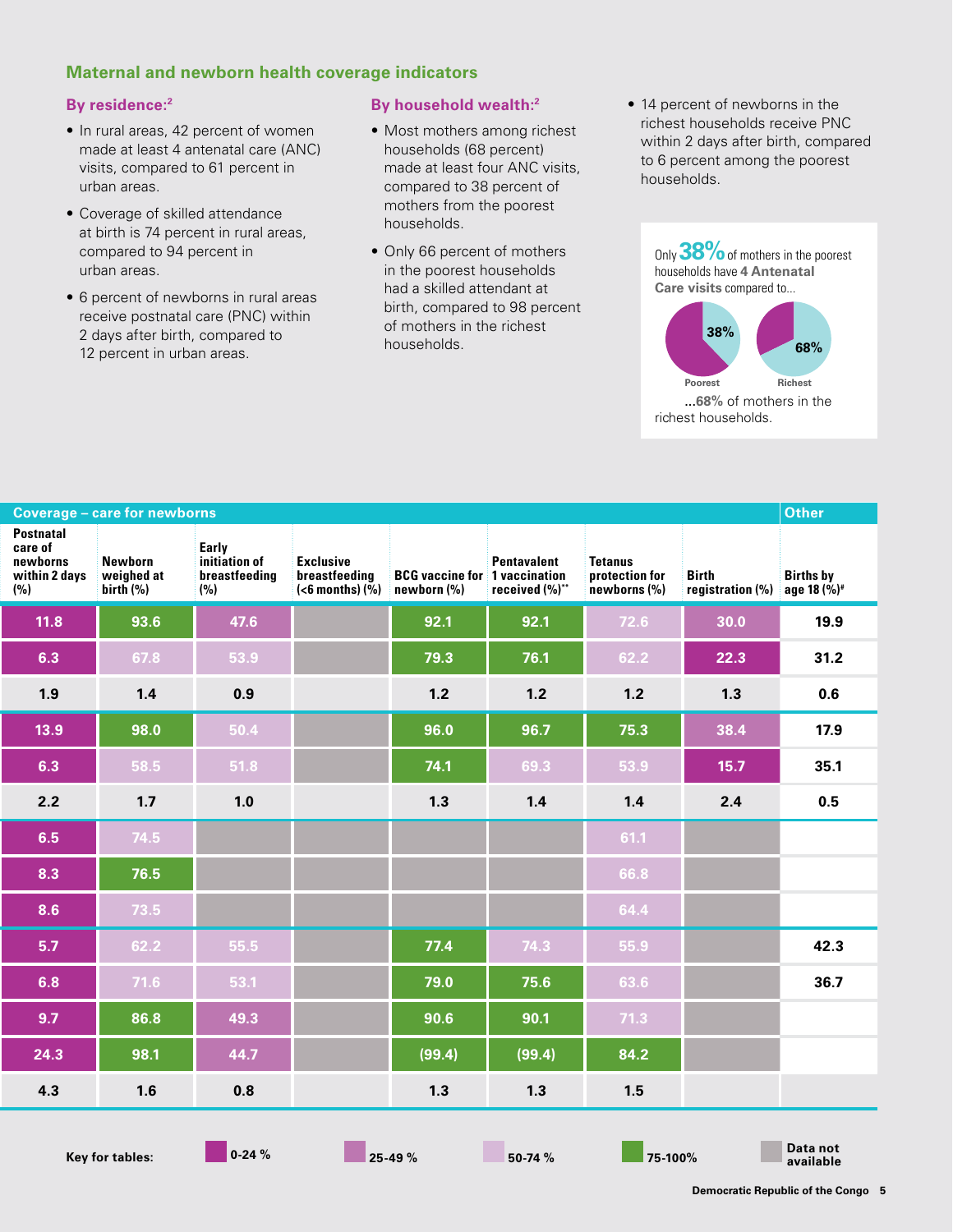#### **Selected maternal and newborn health indicators, by region, 2013-2014 by region, 2013-2014**





- 48 percent of mothers aged 20-34 made at least four ANC visits, compared to 51 percent among younger mothers (aged less than 20).
- Mothers aged 20-34 and younger mothers have similar levels of skilled attendance at birth (81 percent and 81 percent, respectively).
- Their newborns receive low levels of postnatal care: 8 percent and 7 percent, respectively.

### **Disparities in key maternal and newborn health interventions, Democratic Republic of the Congo, 2013-20142**

|                                                                                                 | <b>Coverage - care for mothers</b>                                                        |                                  |                                      |                               |                                                     |                                                             |  |  |  |
|-------------------------------------------------------------------------------------------------|-------------------------------------------------------------------------------------------|----------------------------------|--------------------------------------|-------------------------------|-----------------------------------------------------|-------------------------------------------------------------|--|--|--|
|                                                                                                 | <b>Demand for family</b><br>planning satisfied Antenatal care<br>by modern<br>methods (%) | coverage at least<br>4 times (%) | Skilled attendant<br>at birth $(\%)$ | Institutional<br>delivery (%) | <b>Delivered by</b><br>caesarean<br>section $(\% )$ | <b>Postnatal care</b><br>of mothers<br>within 2 days<br>(%) |  |  |  |
| <b>National estimate</b>                                                                        | 16.3                                                                                      | 48.0                             | 80.1                                 | 79.9                          | 5.1                                                 | 43.8                                                        |  |  |  |
| Kinshasa                                                                                        | 27.9                                                                                      | 73.9                             | 97.4                                 | 97.9                          | 5.9                                                 | 63.8                                                        |  |  |  |
| Bas-Congo                                                                                       | 26.2                                                                                      | 39.0                             | 94.9                                 | 94.2                          | 6.5                                                 | 50.9                                                        |  |  |  |
| Bandundu                                                                                        | 14.9                                                                                      | 46.9                             | 82.8                                 | 84.2                          | 2.3                                                 | 48.3                                                        |  |  |  |
| Équateur                                                                                        | 8.2                                                                                       | 50.8                             | 63.7                                 | 60.2                          | 3.0                                                 | 28.8                                                        |  |  |  |
|                                                                                                 | 13.1                                                                                      | 48.8                             | 85.9                                 | 82.7                          | 7.6                                                 | 34.6                                                        |  |  |  |
| $\frac{5}{2}$ Orientale<br>Nord-Kivu<br>$\frac{2}{2}$ Sud-Kivu                                  | 21.5                                                                                      | 56.7                             | 91.7                                 | 91.6                          | 13.8                                                | 58.4                                                        |  |  |  |
| Sud-Kivu                                                                                        | 22.4                                                                                      | 35.3                             | 92.4                                 | 92.6                          | 10.0                                                | 49.7                                                        |  |  |  |
| Maniema                                                                                         | 17.0                                                                                      | 39.3                             | 86.6                                 | 88.0                          | 9.8                                                 | 46.2                                                        |  |  |  |
| Katanga                                                                                         | 9.7                                                                                       | 43.8                             | 63.7                                 | 63.2                          | 2.0                                                 | 43.9                                                        |  |  |  |
| Kasaï Oriental                                                                                  | 12.2                                                                                      | 42.6                             | 70.2                                 | 72.2                          | 1.9                                                 | 31.3                                                        |  |  |  |
| Kasaï Occidental                                                                                | 15.3                                                                                      | 43.3                             | 82.6                                 | 84.0                          | 3.3                                                 | 45.1                                                        |  |  |  |
|                                                                                                 |                                                                                           |                                  |                                      |                               |                                                     |                                                             |  |  |  |
|                                                                                                 | Kinshasa                                                                                  | Kinshasa                         | Kinshasa                             | Kinshasa                      | Nord-Kivu                                           | Kinshasa                                                    |  |  |  |
| e Highest<br>value<br><b>Lowest</b><br>Lowest                                                   | 27.9                                                                                      | 73.9                             | 97.4                                 | 97.9                          | 13.8                                                | 63.8                                                        |  |  |  |
|                                                                                                 | Équateur                                                                                  | Sud-Kivu                         | Katanga                              | Équateur                      | Kasaï Oriental                                      | Équateur                                                    |  |  |  |
| The Lowest<br>Community<br>Community (highest to lowest)<br>Community Ratio (highest to lowest) | 8.2                                                                                       | 35.3                             | 63.7                                 | 60.2                          | 1.9                                                 | 28.8                                                        |  |  |  |
|                                                                                                 | 3.4                                                                                       | 2.1                              | 1.5                                  | 1.6                           | 7.3                                                 | 2.2                                                         |  |  |  |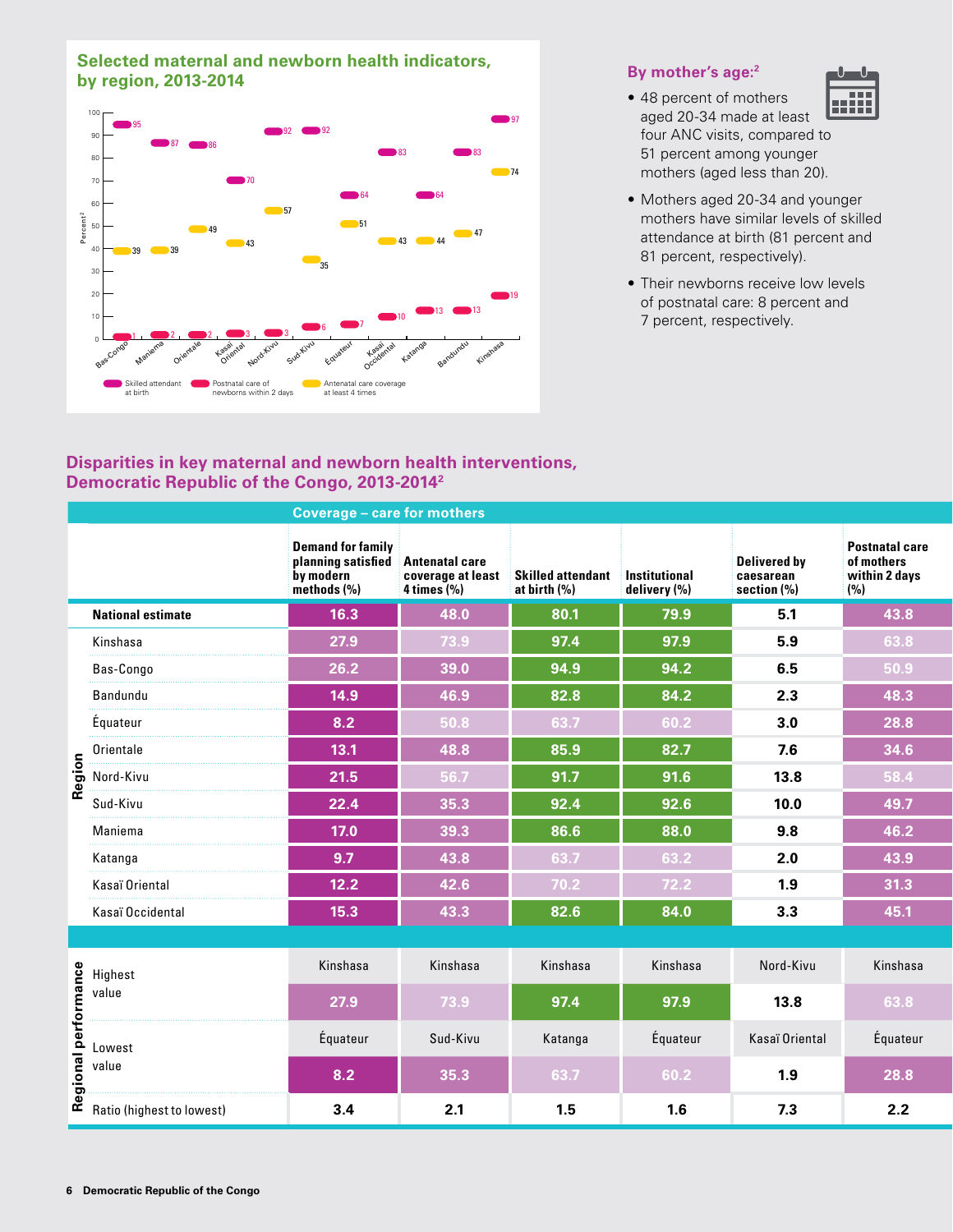#### **By mother's education:2**

- 60 percent of mothers with higher education made at least four ANC visits, compared to only 37 percent of mothers with no education.
- Only 68 percent of mothers with no education had a skilled attendant at birth, compared to 76 percent with primary education and 98 percent for mothers with higher education.
- 6 percent of newborns are checked within two days after birth if their mothers have no education, compared to 7 percent of mothers with a primary education and 24 percent of mothers who received higher education.

The better educated the mother is, the more likely she will receive critical **maternal health services**



Percentage of women having a skilled birth attendant relative to their education level

#### **By geographic regions:2**

- Kinshasa saw the highest rate of antenatal care coverage (at least four visits) of 74 percent, compared to the lowest coverage of 35 percent in Sud-Kivu.
- The region with the highest coverage of skilled birth attendance is Kinshasa with 97 percent; the lowest coverage is Katanga with 64 percent – a difference of 1.5 times.
- Kinshasa has the highest coverage of PNC for newborns (within 2 days after birth) with 19 percent while Bas-Congo has the lowest coverage at 1 percent.

| <b>Other</b><br><b>Coverage - care for newborns</b>                        |                             |                                                |                                                              |                                                     |                              |                                                  |                                  |                                             |
|----------------------------------------------------------------------------|-----------------------------|------------------------------------------------|--------------------------------------------------------------|-----------------------------------------------------|------------------------------|--------------------------------------------------|----------------------------------|---------------------------------------------|
| <b>Postnatal</b><br>care of<br>newborns<br>within 2 days weighed at<br>(%) | <b>Newborn</b><br>birth (%) | Early<br>initiation of<br>breastfeeding<br>(%) | <b>Exclusive</b><br>breastfeeding<br>$(6 months) (\sqrt{6})$ | <b>BCG</b> vaccine for 1 vaccination<br>newborn (%) | Pentavalent<br>received (%)* | <b>Tetanus</b><br>protection for<br>newborns (%) | <b>Birth</b><br>registration (%) | <b>Births by</b><br>age 18 (%) <sup>#</sup> |
| 8.0                                                                        | 75.7                        | 51.9                                           | 47.6                                                         | 83.4                                                | 81.2                         | 65.5                                             | 24.6                             | 26.7                                        |
| 19.4                                                                       | 98.8                        | 51.3                                           |                                                              | 96.7                                                | 97.8                         | $77.2$                                           | 39.4                             | 12.4                                        |
| 1.2                                                                        | 94.0                        | 57.6                                           |                                                              | 95.6                                                | 93.5                         | 81.5                                             | 52.2                             | 25.9                                        |
| 13.1                                                                       | 77.4                        | 54.8                                           |                                                              | 89.8                                                | 87.5                         | 66.6                                             | 37.4                             | 18.4                                        |
| 6.7                                                                        | 53.2                        | 42.0                                           |                                                              | 72.1                                                | 68.7                         | 50.6                                             | 18.3                             | 33.4                                        |
| 2.1                                                                        | $77.1$                      | 42.9                                           |                                                              | 74.5                                                | 70.5                         | 64.7                                             | 18.8                             | 31.6                                        |
| 3.3                                                                        | 87.7                        | $72.1$                                         |                                                              | 95.1                                                | 94.4                         | 67.7                                             | 24.8                             | 21.1                                        |
| 5.7                                                                        | 92.5                        | 54.0                                           |                                                              | 95.6                                                | 95.1                         | 75.7                                             | 29.9                             | 43.4                                        |
| 1.9                                                                        | 83.7                        | 44.5                                           |                                                              | 72.2                                                | 73.8                         | 76.3                                             | 15.5                             | 31.8                                        |
| 12.9                                                                       | 66.1                        | 39.0                                           |                                                              | 69.2                                                | 67.3                         | 60.8                                             | 24.7                             | 30.4                                        |
| 2.7                                                                        | 62.6                        | 60.0                                           |                                                              | 81.3                                                | 82.2                         | 61.7                                             | 7.3                              | 27.9                                        |
| 10.0                                                                       | 77.9                        | 60.1                                           |                                                              | 84.8                                                | 76.7                         | 63.1                                             | 9.0                              | 32.0                                        |
|                                                                            |                             |                                                |                                                              |                                                     |                              |                                                  |                                  |                                             |
| Kinshasa                                                                   | Kinshasa                    | Nord-Kivu                                      |                                                              | Kinshasa                                            | Kinshasa                     | Bas-Congo                                        | Bas-Congo                        | Sud-Kivu                                    |
| 19.4                                                                       | 98.8                        | $72.1$                                         |                                                              | 96.7                                                | 97.8                         | 81.5                                             | 52.2                             | 43.4                                        |
| Bas-Congo                                                                  | Équateur                    | Katanga                                        |                                                              | Katanga                                             | Katanga                      | Équateur                                         | Kasaï Oriental                   | Kinshasa                                    |
| 1.2                                                                        | 53.2                        | 39.0                                           |                                                              | 69.2                                                | 67.3                         | 50.6                                             | 7.3                              | 12.4                                        |
| 16.2                                                                       | 1.9                         | 1.8                                            |                                                              | 1.4                                                 | 1.5                          | 1.6                                              | 7.2                              | 3.5                                         |
|                                                                            |                             | $\overline{\phantom{a}}$                       |                                                              |                                                     | $\mathbf{r}$                 | $\mathcal{L}^{\text{max}}$                       |                                  | Data not                                    |

**Key for tables:** 0-24 % **25-49 % 25-49 % 50-74 % 75-100 %** 

**available**